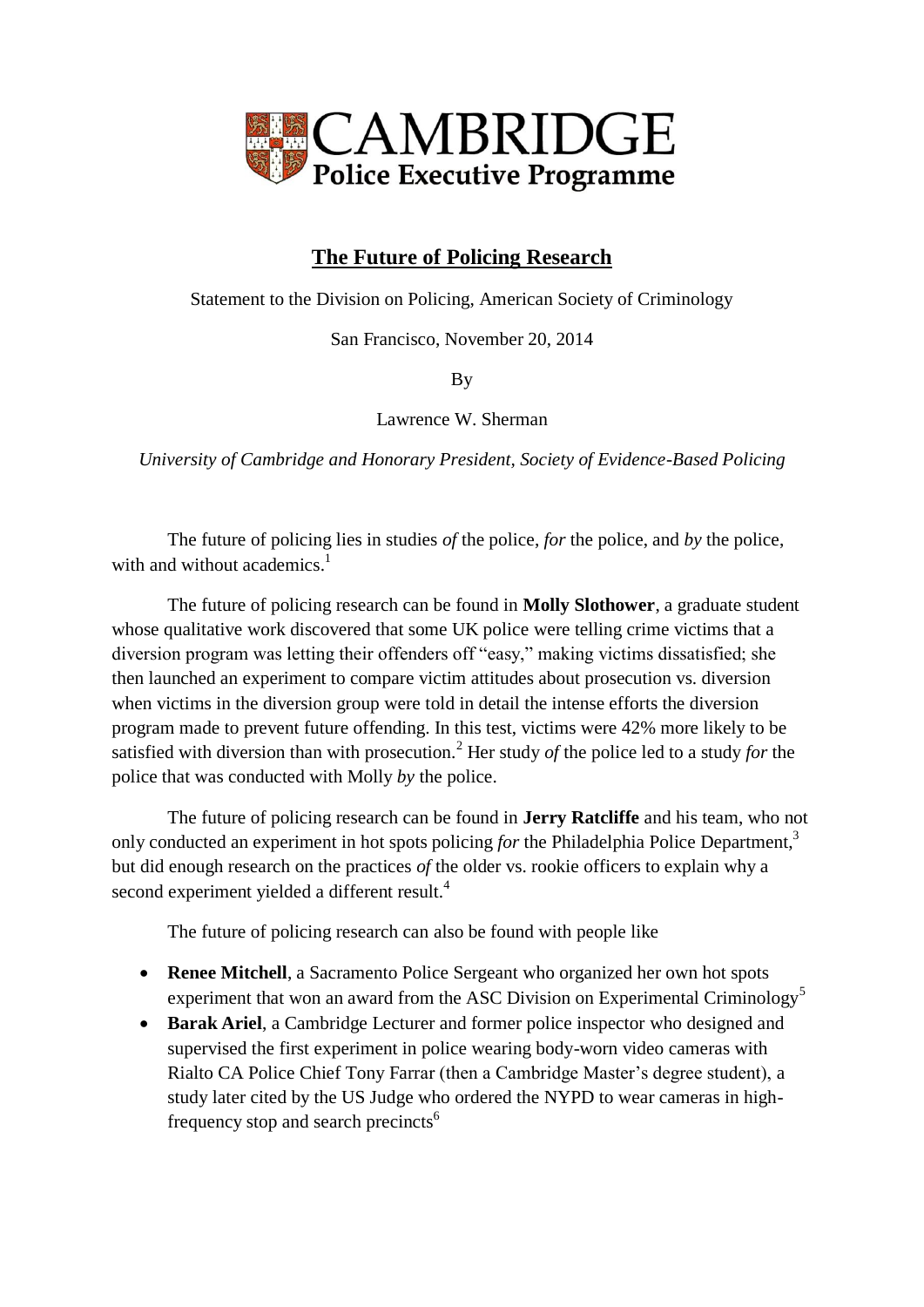- **Alex Murray** of the West Midlands Police (UK), who founded with colleagues and served as the first chair of the now 1500-member Society of Evidence-Based Policing, whose members embrace both police and academics<sup>7</sup>
- **Cynthia Lum**, a GMU professor and former Baltimore police officer whose efforts to make police research accessible to police and the public through the evidence-based policing matrix are an exemplar of translational criminology.<sup>8</sup>

The long and important tradition of research on the causes of police behavior<sup>9</sup> as a dependent variable should and will continue, both by academics and police themselves many of them in the new category Renee Mitchell calls *"pracademics."* This research will increasingly be appreciated *by* the police as being *for* the police, and not just serving as "opposition research" for those who see democratic police institutions as a unified enemy- blind to the reality of police agencies as moral battlefields between competing factions.<sup>10</sup> Police who share their critics' goals of curbing police abuses and increasing police legitimacy already find research on the causes of police behavior to add practical value in strengthening a police profession. They will welcome more and better research on racial discrimination, profiling, and use of deadly force.

The new and growing field of "evidence-based policing" is also both *for* the police and *for* the communities and victims that police serve.<sup>11</sup> The Triple-T of systematic targeting, testing and tracking of the use of police resources is spreading as a policing strategy<sup>12</sup> in which research is the core tool of keeping the peace.<sup>13</sup> Citizens who follow this research can press police to use it to the hilt, just as medical patients now confront their doctors with medical research findings paid for by citizen tax dollars. They can demand, for example, to know why police make arrests for minor domestic violence when in one experiment it doubled the risk of death from all causes among African-American victims.<sup>14</sup>

The research on the consequences of the Triple-T police decisions, treating police decisions as the independent variable, may eventually achieve a far higher proportion of all policing research than it has to date. While EBP began with fulltime academics, it is witnessing phenomenal growth in police-led experiments.<sup>15</sup> The passion with which younger and mid-career police work to answer these questions of consequences is not yet found among the chief executives of most police agencies, but it is only a matter of time. The coming generations of police leaders will not only be consumers of research, but are increasingly likely to have been producers of it as well. No trend could provide greater justification for creating an ASC Division of Policing, nor for building a close bond between our new Division and the world-wide Society of Evidence-Based Policing.

1

<sup>&</sup>lt;sup>1</sup>Compare this prediction to the more limited foresight of Sherman, Lawrence W. (1974). "The Sociology and the Social Reform of the American Police: 1950-73." *Journal of Police Science and Administration* 2: 255-263. <sup>2</sup> Slothower, Molly (2014). "Victim Perceptions of Legitimacy of Diversion to a Conditional Out-of-Court Disposal: A Randomized Controlled Trial." Unpublished M.A. thesis, University of Maryland, Department of

Criminology and Criminal Justice.

<sup>&</sup>lt;sup>3</sup> Ratcliffe, Jerry H., Travis Taniguchi, Elizabeth R. Groff, and Jennifer D. Wood. "The Philadelphia foot patrol experiment: a randomized controlled trial of police patrol effectiveness in violent crime hotspots\*." *Criminology* 49, no. 3 (2011): 795-831;.